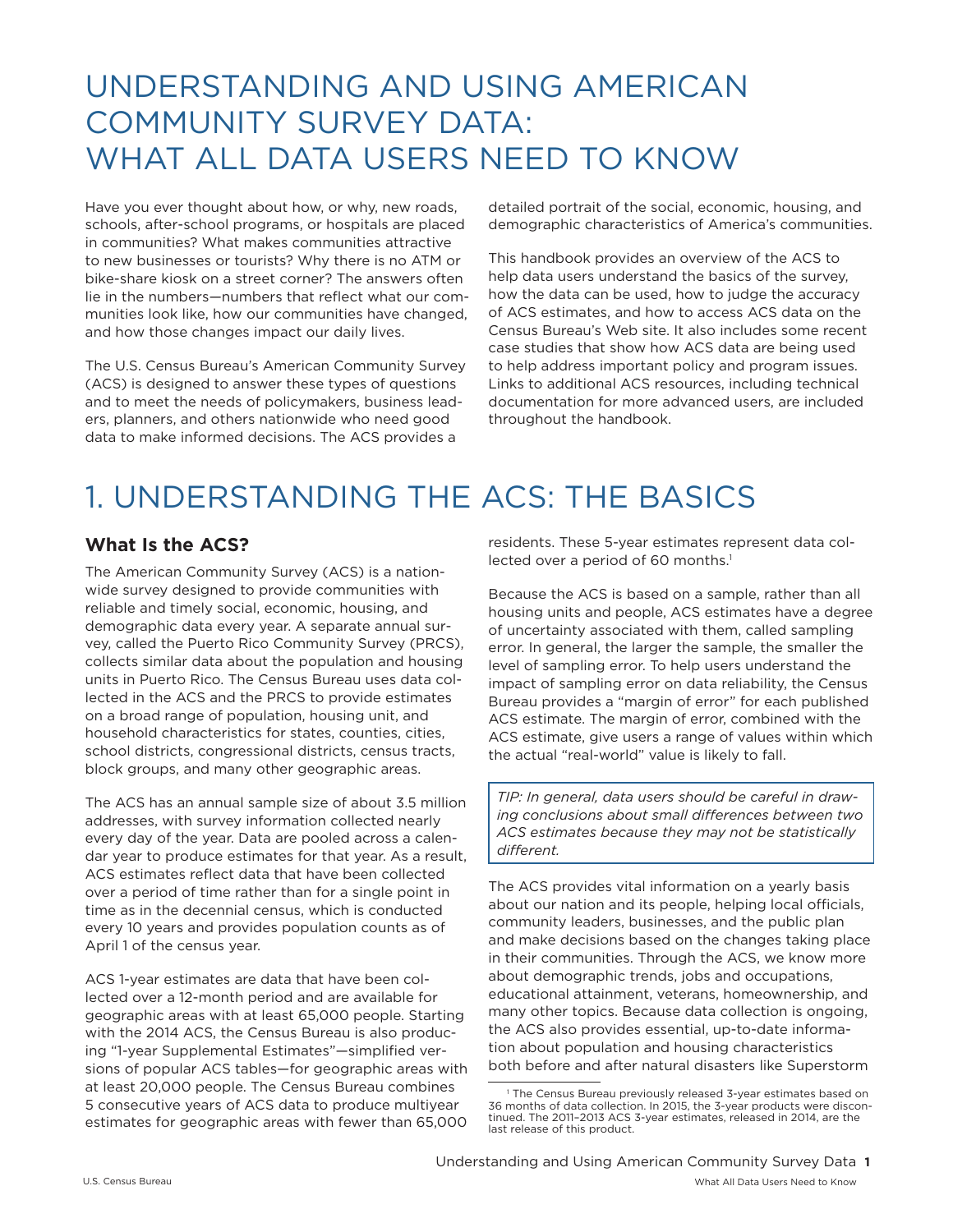#### Table 1.1. **Population and Housing Data Included in American Community Survey Data Products**

Ancestry **Class of Worker Rent** Rent Disability Status<sup>1</sup> Educational Attainment Fertility Grandparents as Caregivers Language Spoken at Home Marital History<sup>2</sup> Marital Status Migration/Residence 1 Year Ago Period of Military Service Place of Birth School Enrollment Undergraduate Field of Degree $3$ Veteran Status<sup>2</sup> Year of Entry **Network** Cocupancy/Vacancy Status

#### **Social Characteristics <b>Economic Characteristics** Plumbing Facilities<sup>6</sup>

Citizenship Status Commuting (Journey to Work) Rooms/Bedrooms Citizen Voting-Age Population Employment Status Selected Monthly Owner Costs Food Stamps/Supplemental Nutrition Assistance Program  $(SNAP)^4$ Health Insurance Coverage<sup>2</sup> Income and Earnings Industry and Occupation Place of Work Poverty Status Work Status Last Year

#### **Housing Characteristics**

Computer and Internet Use<sup>5</sup> House Heating Fuel Kitchen Facilities Occupants Per Room

Telephone Service Available Tenure (Owner/Renter) Units in Structure Value of Home Vehicles Available Year Householder Moved Into Unit Year Structure Built

#### **Demographic Characteristics**

Age and Sex Group Quarters Population Hispanic or Latino Origin Race Relationship to Householder Total Population

1 Questions on Disability Status were significantly revised in the 2008 survey to cause a break in series.

2 Marital History, Veterans' Service-Connected Disability Status and Ratings, and Health Insurance Coverage were added in the 2008 survey. <sup>3</sup> Undergraduate Field of Degree was added in the 2009 survey.

4 Food Stamp Benefit amount was removed in 2008.

5 Computer and Internet Use was added to the 2013 survey.

6 One of the components of Plumbing Facilities, flush toilet, and Business or Medical Office on Property questions were removed in 2016. Source: U.S. Census Bureau.

Sandy, economic crises like the Great Recession of 2007 to 2009, and public health emergencies like the COVID-19 pandemic.

*TIP: The ACS was designed to provide estimates of the characteristics of the population, not to provide counts of the population in different geographic areas or population subgroups. For basic counts of the U.S. population by age, sex, race, and Hispanic origin, visit the Census Bureau's Population and Housing Unit Estimates Web page.2*

The content collected through the ACS can be grouped into four main types of characteristics: social, economic, housing, and demographic, as shown in Table 1.1. Various tables in the ACS have different "universes," or base reference totals against which all other characteristics are compared. Some tables cover population characteristics, while others cover housing characteristics. Among the population tables, some cover the entire population (such as tables of the population by age), while some cover only a subset of the population (such as tables of employment status, which include data only for the population aged 16 and older).

ACS content is designed to meet the needs of federal government agencies, and every question in the ACS is asked for a reason. For example, questions about how people get to work, when they leave, and the length of their commutes are used for planning improvements to roads, highways, rail lines, and bus routes, and for planning emergency response routes. Because participation in the ACS is mandatory, the Office of Management and Budget (OMB) will only approve necessary questions for inclusion in the ACS. The OMB's responsibility under the Paperwork Reduction Act requires that new questions demonstrate the practical utility of the data and minimize "respondent burden." Respondent burden can be defined in different ways, but is often related to the length of the interview or questionnaire, or the extent to which questions are viewed as being intrusive or too personal.

Some people are reluctant to respond to the ACS because of concerns about the confidentiality of the data. However, strict confidentiality laws protect all ACS information that could be used to identify individuals or households under Title 13 of the U.S. Code.<sup>3</sup> This is true even for interagency communication: other

<sup>2</sup> U.S. Census Bureau, Population and Housing Unit Estimates, <www.census.gov/programs-surveys/popest.html>.

<sup>3</sup> U.S. Census Bureau, Title 13, U.S. Code, <www.census.gov/history /www/reference/privacy\_confidentiality/title\_13\_us\_code.html>.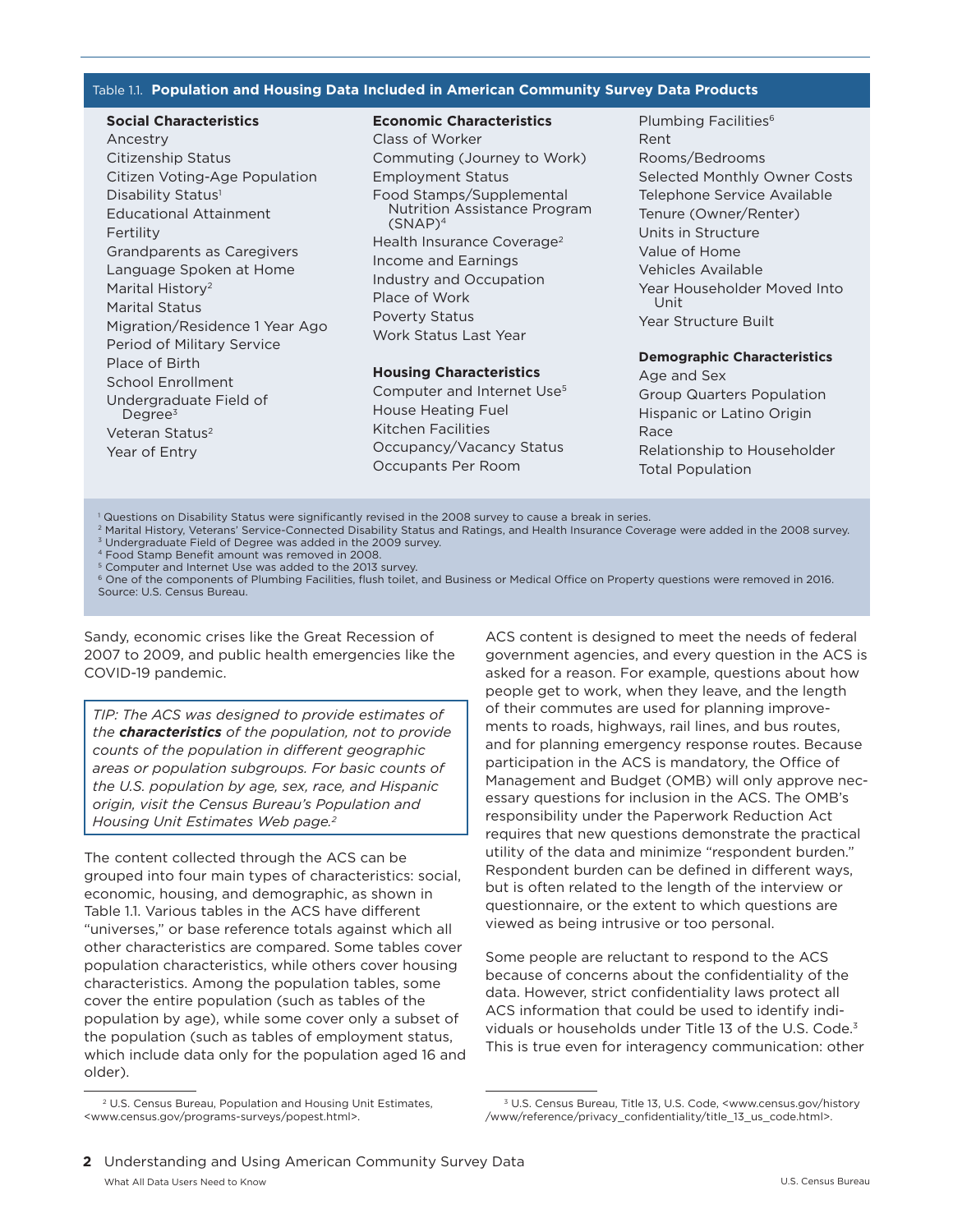government agencies do not have the legal right to access individuals' confidential information.

### **Who Uses the ACS and Why?**

The ACS puts up-to-date information about important social issues at the fingertips of people who need it, including policymakers, researchers, businesses, nongovernmental organizations, journalists, teachers,

students, and the public (see Box 1.1). Businesses use ACS data to better understand their current or potential customers. The federal government uses ACS information to evaluate the need for federal programs and to run those programs effectively. Nongovernmental organizations use the ACS in a variety of ways to monitor trends among important subgroups of the population. Journalists use ACS data to report on new or emerging social trends or to put a piece of anecdotal

### *Box 1.1. How Different Data-User Communities Use ACS Data*

**Federal agencies**: ACS data help determine how more than \$675 billion in federal funds are distributed to state and local areas each year.<sup>1</sup> Federal agencies rely on the ACS to help them make operational decisions, including managing and evaluating programs, determining eligibility for programs, and benchmarking other statistics. For example, the U.S. Department of Veterans Affairs uses ACS data on the characteristics of veterans to evaluate the need for educational, employment, and health care programs to assist those who have served in the military. The Special Supplemental Food Program for Women, Infants, and Children (WIC) uses income data from the ACS to determine the potential demand for food assistance across states and counties. The Appalachian Regional Commission (ARC) uses ACS data to assess the status of communities in the Appalachian Region on a host of social and economic measures, which in turn enables ARC to develop strategies to improve conditions in Appalachia. For more information about how federal agencies use ACS data, visit the Census Bureau's *American Community Survey Handbook of Questions and Current Federal Uses*. 2

**Nongovernmental organizations**: The Lucile Packard Foundation for Children's Health uses ACS data to track annual changes in the well-being of children in California, including measures of child poverty, family structure, school enrollment, and employment status of parents. The Migration Policy Institute uses ACS data to present detailed, state-level information about the 42.4 million current U.S. residents who were born outside the United States. The State Health Access Data Assistance Center uses ACS data to monitor trends in health insurance coverage.

1 U.S. Census Bureau, *Uses of Census Bureau Data in Federal Funds Distribution*, 2017, <https://www2.census.gov/programs -surveys/decennial/2020/program-management/working-papers /Uses-of-Census-Bureau-Data-in-Federal-Funds-Distribution.pdf>.

**Journalists**: Journalists regularly report ACS data to keep the public informed about emerging social, economic, housing, and demographic trends. For example, the *New York Times* used ACS data to map poverty rates and men's employment in America.3 *The Wall Street Journal* reported on the cities with the fastest-growing median household incomes, based on ACS data.4 *The Durango Herald* (Durango, Colorado) used ACS 5-year data to show that many of Colorado's newest residents are arriving from California and Texas.<sup>5</sup>

**State and local governments**: Information from the ACS is critical for state and local policymakers and planners who need up-to-date information about their communities to evaluate the need for new roads, hospitals, schools, senior centers, and other basic services. For example, the Council on Virginia's Future, which advises the Governor and the Virginia General Assembly, relies on ACS data to monitor annual trends in travel time to work. New York City's Department of City Planning used ACS data to identify the need for bilingual voting materials in certain New York neighborhoods.6

**Businesses**: Businesses use information from the ACS to understand their customers, make location or relocation decisions, and provide background information in loan applications. For example, ACS data are a key component of Zillow's database of more than 110 million U.S. homes, helping homeowners and potential buyers learn more about their

<sup>2</sup> U.S. Census Bureau, *American Community Survey Handbook of Questions and Current Federal Uses*, 2014, <www.census.gov /programs-surveys/acs/operations-and-administration/2014 -content-review/federal-uses.html>.

<sup>&</sup>lt;sup>3</sup> Gregor Aisch, Josh Katz, and David Leonhardt, "Where Men Aren't Working," Dec. 11, 2014, <www.nytimes.com/interactive<br>/2014/12/12/upshot/where-men-arent-working-map.html? r=0#>.

<sup>&</sup>lt;sup>4</sup> Josh Zumbrun, "For Cities Getting Richer the Fastest, Look to the South," Sept. 15, 2016, <http://blogs.wsj.com/economics /2016/09/15/for-cities-getting-richer-the-fastest-look-to-the

<sup>&</sup>lt;sup>5</sup> Jessica Pace, "Texas, California Sending Many New Residents to Colorado," Dec. 2, 2016, <https://durangoherald.com/articles /118903-texas-california-sending-many-new-residents-to-colorado>.

<sup>6</sup> National Research Council, "Chapter 7: Legal and Social Equity Uses of ACS Data," in Benefits, Burdens, and Prospects of the American Community Survey: Summary of a Workshop, Daniel L. Cork, rapporteur, Committee on National Statistics, Division of Behavioral and Social Sciences and Education, Washington, DC: The National Academies Press, 2013, <www.nap.edu/read/18259 /chapter/8>.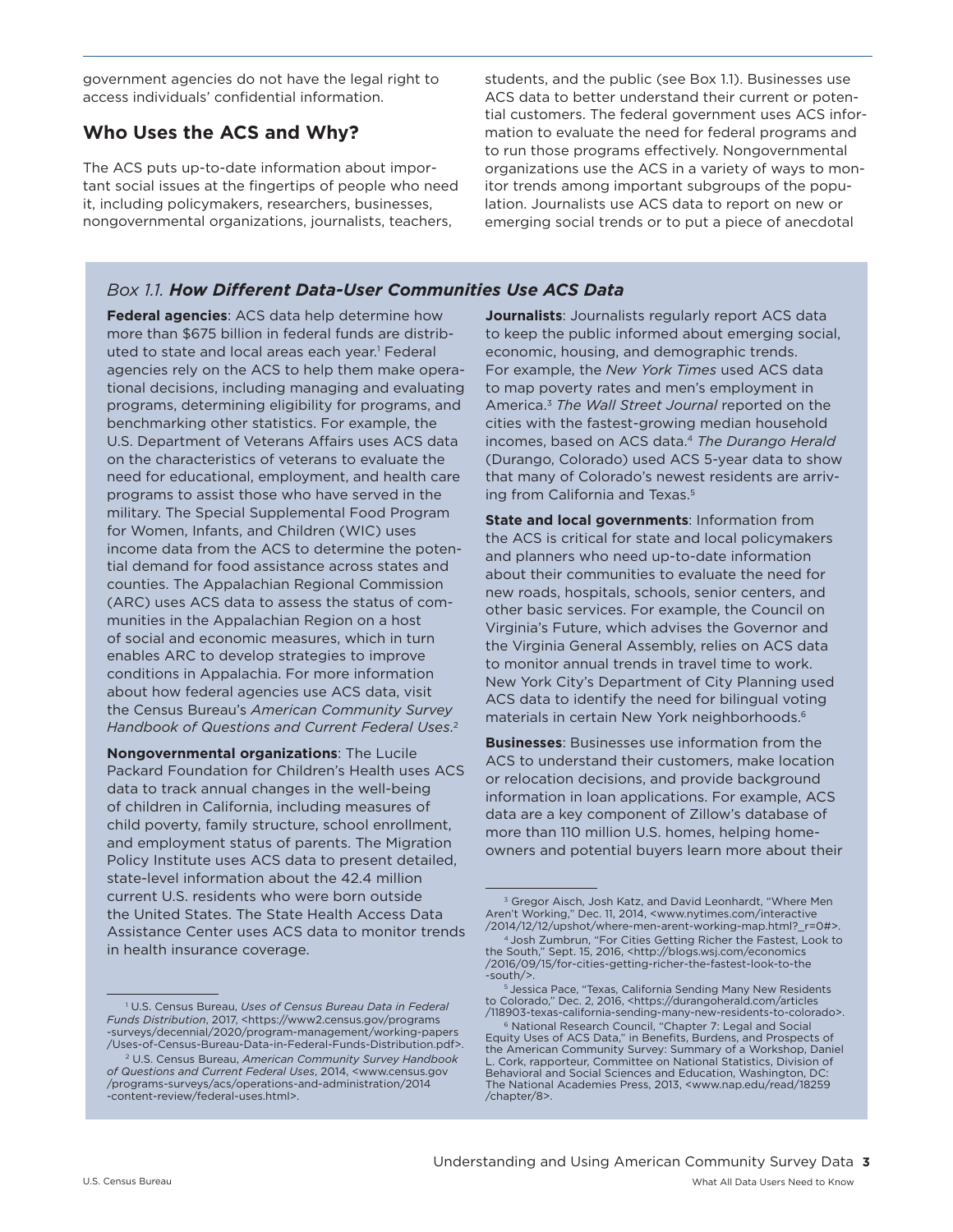#### *Box 1.1. How Different Data-User Communities Use ACS Data—Con.*

communities.7 Many data vendors, such as Esri and Nielsen, also incorporate ACS data either directly or indirectly into their commercial data products, which businesses use for market segmentation, site selection, and marketing strategies.<sup>8</sup>

**Researchers:** Researchers both inside and outside of academia regularly use ACS data to test hypotheses, analyze data patterns across different geographic areas, and to investigate trends over time. For example, researchers at the Pew Research Center use ACS data—often in combination with decennial census data—to monitor longterm trends in U.S. education, income, employment, marriage, and family patterns. Staff at Wilder Research used ACS data to investigate the social determinants of health in Minnesota to help public

7 U.S. Census Bureau, Stats in Action: Zillow, 2015, <www.census.gov/library/video/sia-zillow.html>.

8 For more information, see <www.commerce.gov/news /reports/2015/05/value-american-community-survey-smart -government-competitive-businesses-and>.

evidence into a broader context. State and local governments are using ACS information to keep track of year-to-year changes in their jurisdictions so they can better address the needs of their constituents.

One of the main strengths of the ACS is the ability to disaggregate the data by age group, race, Hispanic origin, sex, and other characteristics. For example, data users can compare the poverty status of children and older adults, college enrollment rates for men and women, or housing costs for African Americans and non-Hispanic Whites. No other resource provides such a wealth of social, economic, housing, and demographic information for the nation, states, and substate geographic areas.

### **History of the ACS**

Every 10 years since 1790, Congress has authorized funds to conduct a national census of the U.S. population, as required by the U.S. Constitution. Censuses conducted between 1940 and 2000 consisted of a "short form," which included basic questions about age, sex, race, Hispanic origin, household relationship, and owner/renter status, and a "long form" used for only a sample of households. The "long form" included not only the basic "short-form" questions, but also

health professionals combat the spread of the coronavirus.9

#### **Disaster response and recovery**: The

American Red Cross uses ACS data to help identify vulnerable populations—before a disaster strikes and to monitor the impacts of a disaster during the response and recovery phases.<sup>10</sup> In the aftermath of Hurricane Katrina in 2005, up-to-date, beforeand-after snapshots of community characteristics helped first and subsequent responders to better target preparedness, response, and recovery efforts.<sup>11</sup>

<sup>11</sup> Kin Koerber, Migration Patterns and Mover Characteristics from the 2005 ACS Gulf Coast Area Special Products, 2006, <www.census.gov/library/working-papers/2006/demo/koerber-01 .html>.

detailed questions about social, economic, and housing characteristics.

Data from the census long form provided a detailed snapshot, every 10 years, of America's population and households. However, in today's world, our communities can change very quickly. Between decennial censuses, local governments, organizations, and businesses need timely data to assess and plan for local needs. Costly mistakes can result when planners and policymakers do not have current data on which to base their decisions. That is one of the key reasons the Census Bureau moved to a new way of gathering data. Rather than taking a snapshot of communities once every 10 years, the ACS was designed to provide a dynamic and timely picture of the nation every year.

The ACS underwent years of extensive testing, including demonstration surveys conducted in parallel with the 2000 Census to evaluate the reliability of survey results. The ACS achieved full, nationwide implementation in 2005 for the household population and was expanded to cover the full population (including group quarters—such as college dormitories) in 2006. In 2010, the ACS replaced the census long form as the nation's source of social and economic data for population and housing characteristics.

<sup>&</sup>lt;sup>9</sup> Minnesota Compass, Social Determinants of Health, <www.mncompass.org/covid-19/social-determinants-of -health#1-14021-g>.

<sup>&</sup>lt;sup>10</sup> National Research Council, "Chapter 3: Planning Social Services and Responding to Disasters," in Benefits, Burdens, and Prospects of the American Community Survey: Summary of a Workshop. Daniel L. Cork, rapporteur, Committee on National Statistics, Division of Behavioral and Social Sciences and Education, Washington, DC: The National Academies Press, 2013,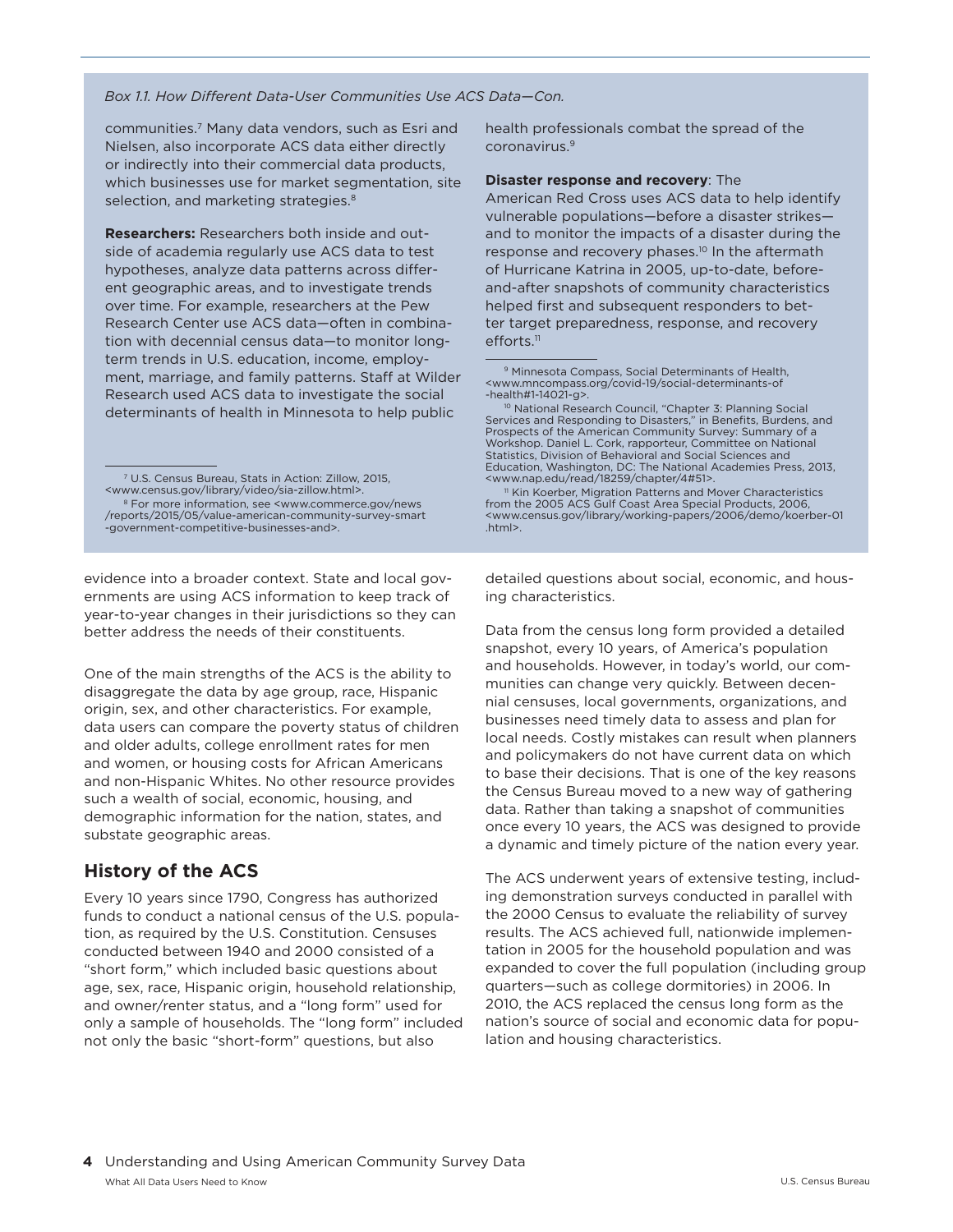Over time, questions have been added, revised, or removed from the survey, as shown in Table 1.1. For example, in 2008, three new questions on marital history, health insurance coverage, and veteran's serviceconnected disability were added, while the questions on disability were significantly revised to cause a break in series. The data from these new and revised questions collected in 2008 were first available in the ACS products released in 2009. A new question on bachelor's field of degree was added in 2009—with data available in 2010—while in 2013, three new questions on computer ownership and Internet access were added, with data available in 2014.

When a new question is added to the survey, 1-year estimates are available the following year, but it takes 5 years to accumulate data for small geographic areas. While ACS 1-year estimates of health insurance coverage were first available in 2009, ACS 5-year estimates of coverage (for 2008–2012) were first available in 2013.

In 2014, the Census Bureau conducted a comprehensive assessment of the ACS program, including a review of each ACS question. This *ACS Content Review* sought to understand which federal programs use the information collected by each question and assess how the Census Bureau might reduce respondent burden.<sup>4</sup> Based on this assessment, the questions on the presence of a flush toilet and whether there is a business or medical office on the property were removed from the ACS, beginning with the 2016 survey.

The sample size of the ACS and the ways data are collected have also changed over time, as described in more detail in the next section.

## **How Are ACS Data Collected?**

From 2005 through 2012, the ACS collected data using three sequential methods, or "modes": paper questionnaires through the mail, phone interviews, and personal visits with a Census Bureau interviewer. Starting in 2013, the Census Bureau added a fourth mode—an Internet response option—that simplified data collection and reduced survey costs. Starting in late 2017, based on declining response rates and increasing costs, the Census Bureau discontinued using phone interviews to follow up with nonrespondents. The annual sample size of the ACS has also increased over time, from 2.9 million addresses in 2005 to more than 3.5 million addresses in 2015. This increased sample size has improved the precision of the ACS estimates.

Over a 5-year period, the Census Bureau samples approximately 1-in-9 households nationwide, but the sampling rate is higher in areas with small populations and low predicted response rates.

Of the 3.5 million addresses selected for ACS interviews in 2018, about 2.1 million resulted in final interviews. The number of final interviews is smaller than the number of initial addresses selected because the Census Bureau conducts in-person interviews with only a subset of those who do not respond by Internet, mail, or phone. Addresses are also excluded if they are determined to be invalid or commercial. In 2018, the national response rate for the ACS was 92.0 percent.<sup>5</sup> For more information about ACS sample size and response rates, visit the Census Bureau's Web page on Sample Size and Data Quality.6

The annual ACS sample is smaller than that of the 2000 Census long-form sample, which included about 18 million housing units. As a result, the ACS needs to combine population or housing data from multiple years to produce reliable numbers for small counties, neighborhoods, and other local areas. To provide information for communities each year, the ACS currently provides 1-year estimates for geographic areas with at least 65,000 people and 5-year estimates for smaller geographic areas down to the census tract and block-group level. Starting with the 2014 ACS, the Census Bureau is also producing 1-year Supplemental Estimates—simplified versions of popular ACS tables for geographic areas with populations of 20,000 or more.

One important fact to remember about the ACS is that the request to complete the survey is not mailed to specific people, but rather to specific addresses. The Census Bureau selects a random sample of addresses to be included in the ACS. Each address has about a 1-in-40 chance of being selected in a given year, and no address should be selected more than once every 5 years. Each month, the Census Bureau sends an initial mail package to approximately 295,000 addresses across the United States. This is a small number of housing units considering there are more than 140 million addresses in the United States.

Until 2015, the Census Bureau sent all selected addresses an advance notification letter informing people living at that address that they had been

<sup>4</sup> U.S. Census Bureau, American Community Survey, 2014 Content Review, <www.census.gov/programs-surveys/acs/operations-and -administration/2014-content-review.html>.

<sup>&</sup>lt;sup>5</sup> The survey response rate is the ratio of the estimate of housing units interviewed after data collection is complete to the estimate of all units that should have been interviewed. Interviews include com-<br>plete and partial interviews with enough information to be processed.

 $6$  U.S. Census Bureau, American Community Survey, Sample Size and Data Quality, <www.census.gov/acs/www/methodology/sample -size-and-data-quality/>.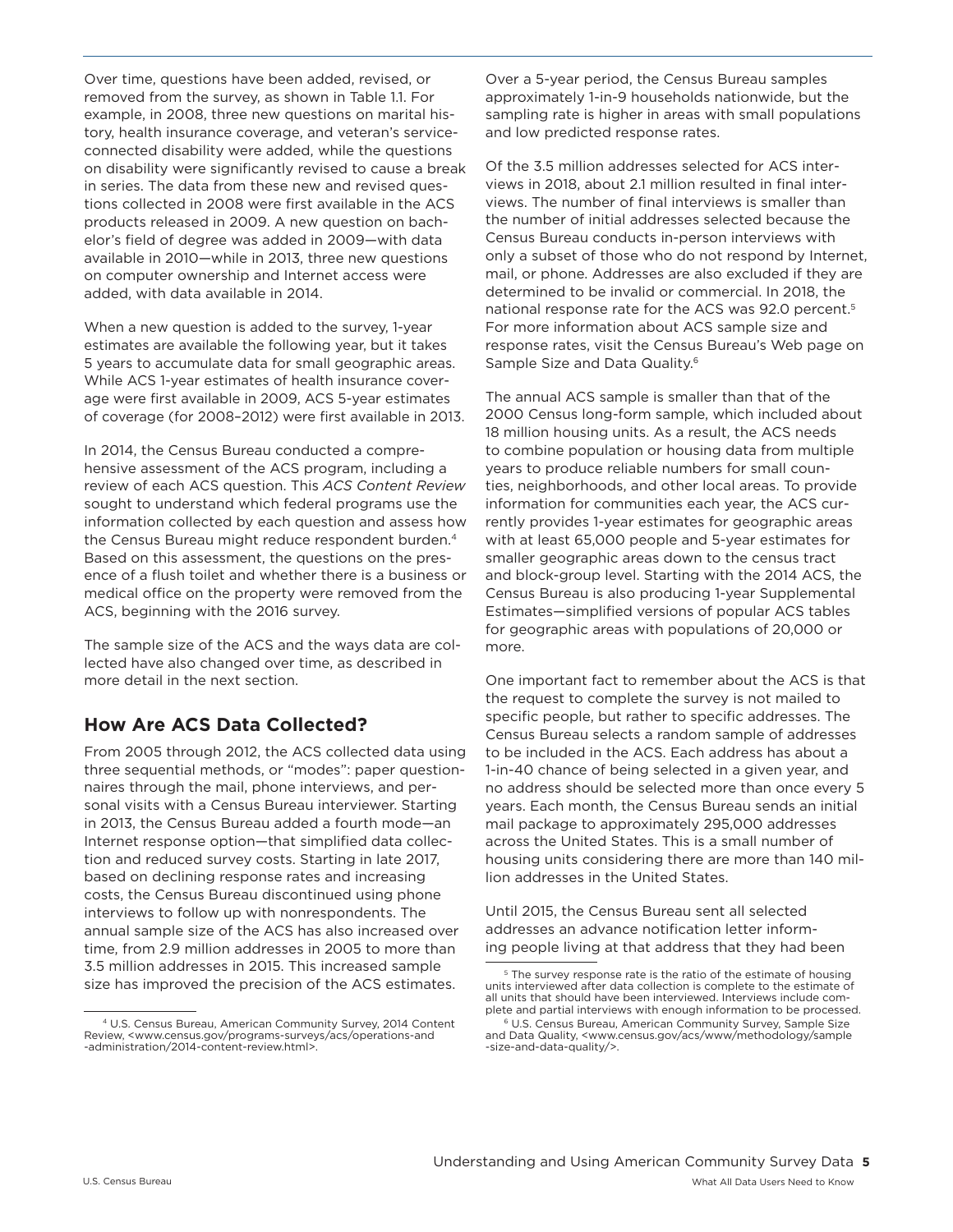selected to participate in the ACS. Shortly thereafter (for most U.S. addresses), instructions for completing the survey by Internet were mailed. Beginning in August 2015, the Census Bureau eliminated the advance notification letter and instead included instructions in the initial mail package for completing the survey by Internet or over the phone through a toll-free Telephone Questionnaire Assistance (TQA) line. If households do not respond by Internet or TQA, then a paper questionnaire is mailed to the address. In Puerto Rico and some hard-to-reach areas, only a paper questionnaire is mailed.

Until 2017, if no response was received by Internet, TQA, or mail within a month following the initial mailing, the Census Bureau followed up with a telephone interview when a telephone number was available. However, beginning in October 2017, the Census Bureau discontinued the telephone Nonresponse Followup operation because of declining response rates and increasing costs. Respondent data are still collected via telephone through the TQA operation.

If the Census Bureau is unable to get a response by Internet, mail, or TQA, then the address may be selected for an in-person interview. Because of the high cost per completed interview, the Census Bureau samples about one in three nonrespondent housing units for personal visit interviews. The proportion of nonresponding households selected for in-person interviews is higher in areas with lower predicted response rates. A sample of people living in group quarters facilities—such as college dorms, skilled nursing facilities, or correctional facilities—is also interviewed in person to ensure coverage of people who are not living in housing units.

While the basic method for selecting the ACS sample is the same across the country, the Census Bureau applies different sampling rates in some cases to improve the reliability of estimates. For example, the ACS samples up to 15 percent of housing units in less populated areas, while sampling rates in more populated areas are often much lower. For more information about ACS methods, visit the Census Bureau's Design and Methodology Report Web page.<sup>7</sup>

### *Population Controls*

As with most household surveys, the ACS data are controlled so that the numbers of housing units and people in certain categories agree with the Census Bureau's official estimates. The ACS uses a weighting method to ensure that ACS estimates are consistent with official Census Bureau population estimates by age, sex, race, and Hispanic origin—as well as estimates of total housing units. ACS estimates are controlled to official population and housing units at the county level. ACS single-year estimates are controlled to population and total housing unit estimates as of July 1 of the survey year, while ACS 5-year estimates are controlled to the average of the July 1 population and housing unit estimates over the 5-year period.

Starting with the 2009 survey, ACS estimates of the total population of incorporated places (self-governing cities, towns, or villages) and minor civil divisions (such as county precincts) are also adjusted so that they are consistent with official population estimates.

*TIP: ACS data for small statistical areas (such as census tracts) have no control totals, which may lead to errors in the population and housing unit estimates. In such cases, data users are encouraged to rely more upon noncount statistics, such as percent distributions or averages.*

For more information about ACS methods, visit the Census Bureau's Design and Methodology Report Web page.<sup>8</sup>

### **When Are ACS Data Released?**

ACS data are very timely because they are released in the year immediately following the year in which they are collected (see Table 1.2). Beginning with data collected in 2005, 1-year estimates have been published for areas with populations of 65,000 or more, including all states, the District of Columbia, and many large counties and cities. In 2010, the Census Bureau released the first ACS 5-year estimates for the nation, states, cities, counties, and other small geographic areas. These 5-year estimates have been updated annually by removing the earliest year and replacing it with the latest one, thus providing an unprecedented ability to annually monitor social and economic trends in local communities.

The Census Bureau also produced ACS 3-year estimates, starting in 2008, but that series was discontinued in 2015. However, every community in the nation will continue to receive a detailed statistical portrait of its social, economic, housing, and demographic characteristics through ACS 1-year and 5-year data products.

In July 2016, the Census Bureau released a series of Supplemental Estimates, consisting of new 1-year estimates for geographic areas with populations of 20,000 or more. These tables provide 1-year estimates for many geographic areas that were previously only available through the 3-year or 5-year data products.

<sup>7</sup> U.S. Census Bureau, American Community Survey Design and Methodology Report, <www.census.gov/programs-surveys/acs /methodology/design-and-methodology.html>.

<sup>8</sup> U.S. Census Bureau, American Community Survey Design and Methodology Report, <www.census.gov/programs-surveys/acs /methodology/design-and-methodology.html>.